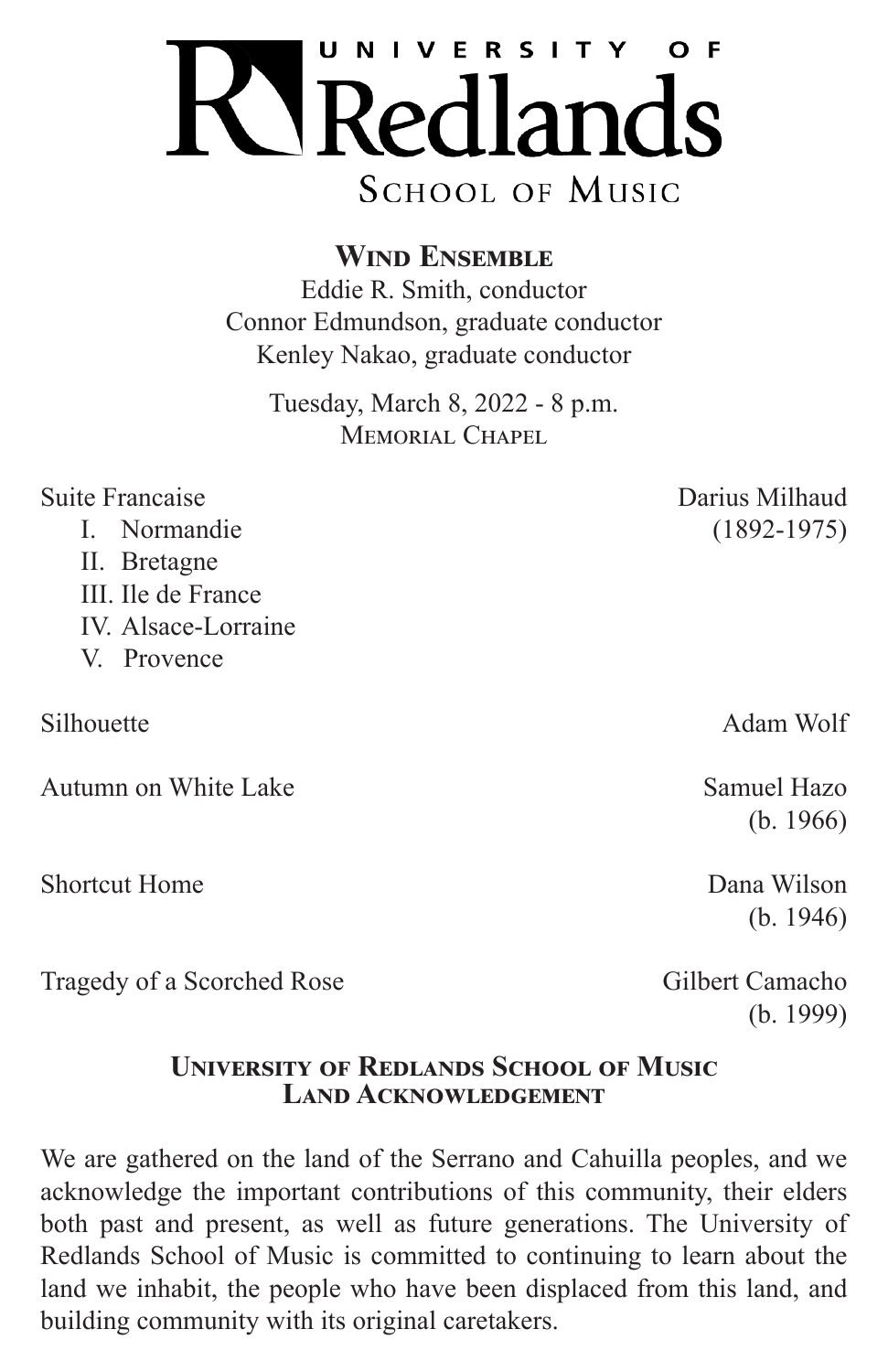# **Program Notes**

The *Suite Francaise* was originally written for band. The five parts of this suite are named after French provinces, the very ones in which the American and Allied armies fought together with the French underground for the liberation of the country: Normandy, Brittany, Ile-de-France (of which Paris is the center), Alsace-Lorraine and Provence.

Milhaud used folk tunes of those provinces. He states "I wanted the young American to hear the popular melodies of those parts of France where their fathers and brothers fought to defeat the German invaders, who in less than seventy years brought war, destruction, cruelty, torture, and murder, three times, to the peaceful and democratic people of France."

Adam Wolf first approached me two years ago and asked if I would be interested in performing his composition *Silhouette* for french horn and wind band. We immediately began making plans to perform the composition on the April concert two years ago when the University's doors closed for the rest of the semester because of Covid. Tonight, we have a very special deal for you. Finally, you get to hear not only a wonderful composition, but hear Adam Wolf performing as soloist. This work was commissioned by Gene Berger and Ball State University for the 2016 Mid-North Horn Workshop.

# Shortcut Home **Dana Wilson**

*Shortcut Home* is a rousing fanfare that features each section of the ensemble. Drawing upon various jazz styles, the music proclaims and cascades with exciting drive and jazz-based interludes, always driving towards the "home" of the final, C major chord. This piece was commissioned by the Hillsborough (New Jersey) High School Band, Mindy Scheierman, director.

(Program notes by Kenley Nakao)

# Autumn on White Lake Samuel Hazo

*Autumn on White Lake* whisks the audience through the landscapes of the Michigan wilderness. Acting as a time capsule of Hazo's visit to the region, the work's expansive atmosphere elicits beautiful lyricism from the performing ensemble. The golden leaves and crisp air of this October day illustrate colorful, kaleidoscopic textures that are woven into the tapestry of each soloist's melody. When these lines are sewn together, a prismatic ocean of sound washer over the

## Suite Francaise **Darius Milhaud**

Silhouette Adam Wolf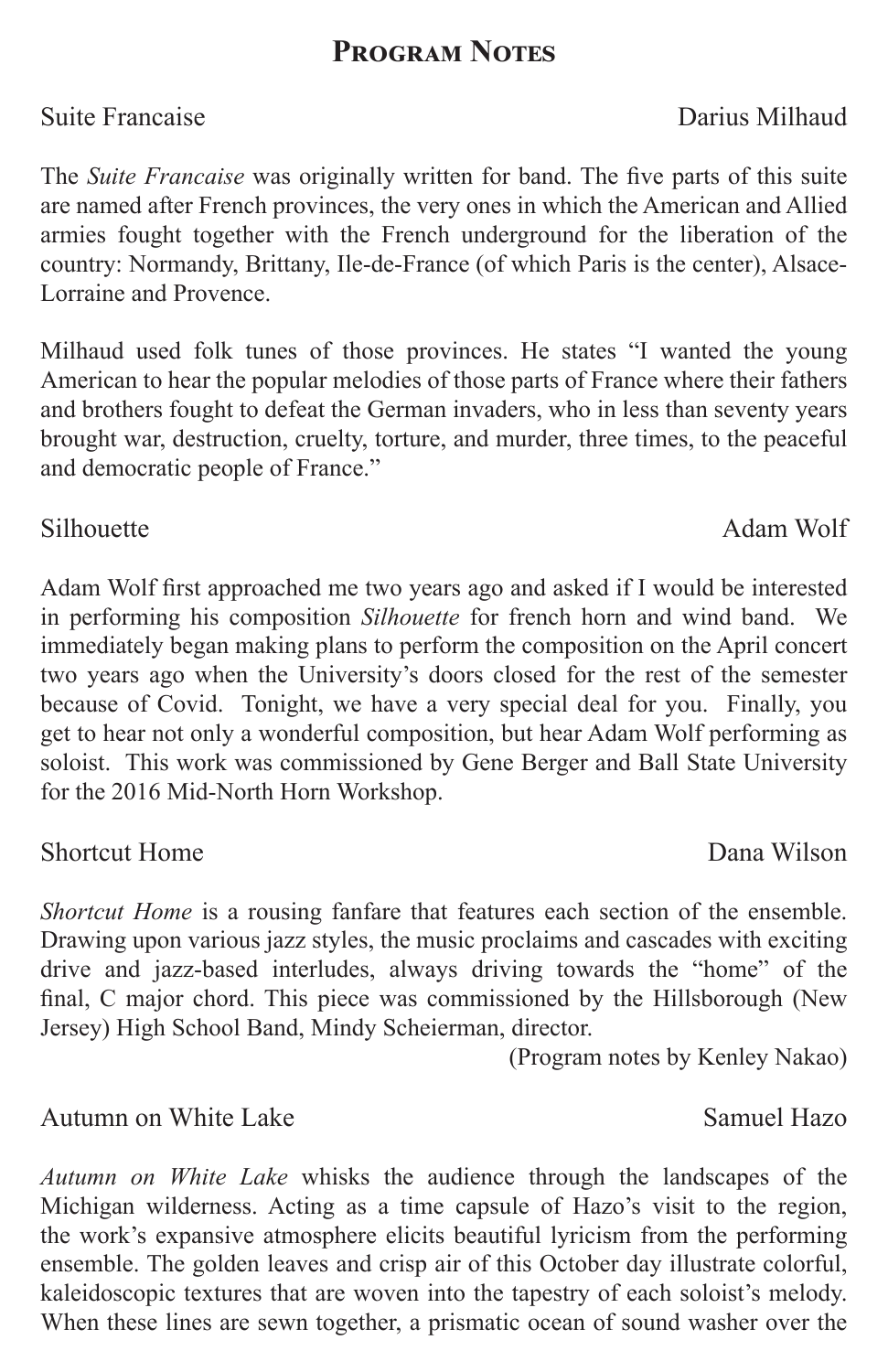surrounding environment. As subtle as it begins, this work ends the in the same manner, a prominent memory fading into the autumn sky.

(Program notes by Connor Edmundson)

### Tragedy of a Scorched Rose Gilbert Camacho

*Tragedy of a Scorched Rose* is a tragic love story created by my own mind's imagination. It is not inspired by any personal experience, movie, show, book, game, or other form of entertainment. The story tells of an unfortunate person trapped in a toxic relationship. The victim in the relationship knows they need to get out, but their toxic partner has warned them, "If you leave, I will murder everyone you care about." This piece is broken into five major sections capturing this idea.

The first section captures the toxicity of the victim's partner. It is mysterious, deceiving, mischievous and evolves into a more serious, dominating tutti moment. The true colors of the toxic person are revealed here.

The second section is referred to as "The dance." The dance is a symbolization of the relationship. If one partner stops dancing, that signifies ending the relationship. This dance is intense, brutally fast, and never ending. The dance starts from a single percussion instrument and evolves gradually into a much more chaotic and rowdy tutti. Towards the end of this section, the music will contain several pauses. These show how the victim is getting tired of this relationship, and that translates into them becoming physically exhausted of the dance. But the victim keeps dancing because they know if they stop, everyone they care about will die. Eventually, the victim passes out.

After the victim recovers from passing out, the toxic partner uses beauty and manipulation to deceive their victim. It all starts with a pretty flute melody that is later explored by the low reeds of the ensemble, making it sound darker. A mystical and soaring woodwind and percussion tutti is reached sat the end of this section. When listening to the bass notes of this tutti moment, the listener can hear dark, true motives. The saxes, piano, and harp start the transition into the semifinal section.

This semi-final section returns the audience to the first section idea, but much more dramatically. Woodwinds are creating a chaotic background while brass and percussion lead the wicked chorale. This chorale represents the toxic partner's musical theme.

Finally, a last second surprise in the music kicks in and tells the listener exactly what is going on. Not every rose gets to blossom beautifully.

(Program notes by the composer)